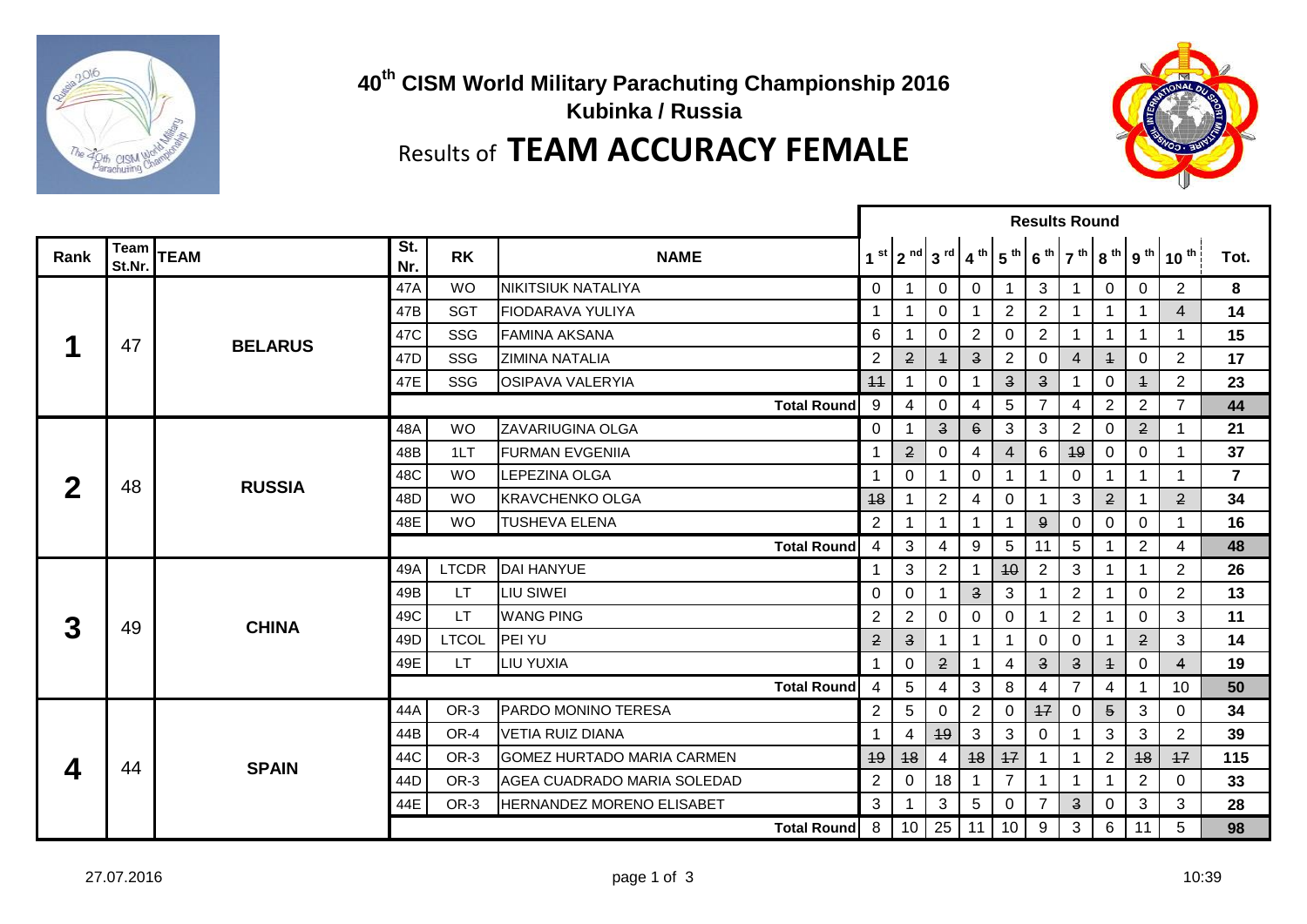|      |                |                  |            |             |                                   | <b>Results Round</b> |                      |                |                 |                         |                 |                |                |                |                                                                                                                                                             |                |
|------|----------------|------------------|------------|-------------|-----------------------------------|----------------------|----------------------|----------------|-----------------|-------------------------|-----------------|----------------|----------------|----------------|-------------------------------------------------------------------------------------------------------------------------------------------------------------|----------------|
| Rank | Team<br>St.Nr. | <b>TEAM</b>      | St.<br>Nr. | <b>RK</b>   | <b>NAME</b>                       |                      |                      |                |                 |                         |                 |                |                |                | $1^{st}$ 2 <sup>nd</sup> 3 <sup>rd</sup> 4 <sup>th</sup> 5 <sup>th</sup> 6 <sup>th</sup> 7 <sup>th</sup> 8 <sup>th</sup> 9 <sup>th</sup> 10 <sup>th</sup> ! | Tot.           |
|      |                |                  | 43A        | S/C         | <b>NOUFEL IKRAM</b>               | $\mathbf{1}$         | 6                    | $\overline{2}$ | 49              | $\overline{4}$          | 3               |                | $\overline{7}$ | 2              |                                                                                                                                                             | 45             |
|      |                |                  | 43B        | S/C         | <b>MAHNINE SAMIRA</b>             | $\mathbf 0$          | 43                   | $\overline{2}$ | $\mathbf 0$     | 3                       |                 | $\overline{2}$ | $\overline{2}$ | $\overline{2}$ |                                                                                                                                                             | 25             |
| 5    | 43             | <b>MOROCCO</b>   | 43C        | S/C         | <b>ZGHARI OUAFAE</b>              | $\overline{2}$       | $\overline{1}$       | 17             | $\overline{1}$  | 2                       |                 | 5              | 17             | 17             |                                                                                                                                                             | 63             |
|      |                |                  | 43D        | <b>SGT</b>  | <b>LAHMAR MALIKA</b>              | $\mathbf 1$          | $\sqrt{3}$           | $+7$           |                 | $\mathbf{2}$            | 48              | $6 \theta$     | $\overline{7}$ | 48             |                                                                                                                                                             | 73             |
|      |                |                  | 43E        | S/C         | <b>ICHOU HANANE</b>               | $\mathbf 1$          |                      |                |                 |                         |                 | $\overline{2}$ | 4              | $\sqrt{5}$     |                                                                                                                                                             | 17             |
|      |                |                  |            |             | <b>Total Round</b>                | 3                    | 11                   | 22             | 3               | 8                       | 6               | 10             | 20             | 26             | $\overline{0}$                                                                                                                                              | 109            |
| 6    |                |                  | 46A        | OR-8        | <b>FERRAND DEBORAH</b>            | $\mathbf{1}$         | $\blacktriangleleft$ | $\mathbf 1$    | $\mathsf 0$     |                         | $\overline{2}$  | $\mathbf 0$    |                | $\mathbf 0$    |                                                                                                                                                             | $\overline{7}$ |
|      |                | <b>FRANCE</b>    | 46B        | OR-1        | <b>MONATE MARIE</b>               | 17                   | 3                    | -1             | $\mathbf 0$     | 17                      | 8               | 3              | 10             | 17             |                                                                                                                                                             | 76             |
|      | 46             |                  | 46C        | <b>OR-1</b> | <b>OLLIVIER DE PURY LEOCADIE</b>  | 9                    | 4                    | 3              |                 | 6                       | $\overline{2}$  | 2              |                | 3              |                                                                                                                                                             | 31             |
|      |                |                  | 46D        | OR-7        | <b>TEXIER STEPHANIE</b>           | 0                    | 3                    | $\overline{2}$ |                 | $\overline{2}$          | $\Omega$        | $\Omega$       | 14             | $\mathbf{0}$   |                                                                                                                                                             | 22             |
|      |                |                  | 46E        | OR-7        | HERVE LAURENCE (NO JUMP IN AL)    | 49                   | 49                   | 49             | 49              | 49                      | 49              | 49             | 49             | 49             |                                                                                                                                                             | 171            |
|      |                |                  |            |             | <b>Total Round</b>                | 27                   | 11                   | $\overline{7}$ | $\overline{2}$  | 26                      | 12              | $\sqrt{5}$     | 26             | 20             | $\Omega$                                                                                                                                                    | 136            |
|      |                | <b>KOREA.R</b>   | 45A        | <b>MSG</b>  | <b>KIM MI RAN</b>                 | 4                    | 4                    | $\mathbf 1$    | 6               | $\mathbf{2}$            | 3               | $\overline{2}$ |                | $\overline{f}$ |                                                                                                                                                             | 30             |
|      |                |                  | 45B        | <b>MSG</b>  | LEE JI SUN                        | 4                    | $\mathcal{F}$        | 5              | 8               | 49                      | 4               | $\mathcal{F}$  | 18             | $\overline{4}$ |                                                                                                                                                             | 76             |
|      | 45             |                  | 45C        | <b>MSG</b>  | <b>LEE KYOUNG MAN</b>             | 3                    | $\overline{4}$       | $\mathbf 0$    | $\,6\,$         | $\overline{\mathbf{4}}$ | 5               |                | 13             |                |                                                                                                                                                             | 37             |
|      |                |                  | 45D        | <b>SFC</b>  | <b>CHOI YU LIM</b>                | 5                    | $\overline{2}$       | $\mathbf{1}$   | $\mathbf 1$     | $\mathbf 1$             |                 | $\overline{2}$ | $\overline{5}$ | $\overline{2}$ |                                                                                                                                                             | 20             |
|      |                |                  | 45E        | <b>SFC</b>  | <b>KANG EUN MI</b>                | 18                   | $\overline{5}$       | 49             | $\mathbf{8}$    | 17                      | $\bf{8}$        | 3              | 49             | 3              |                                                                                                                                                             | 100            |
|      |                |                  |            |             | Total Round 16                    |                      | 15                   | $\overline{7}$ | 21              | 24                      | 13              | 8              | 37             | 10             | $\Omega$                                                                                                                                                    | 151            |
|      |                |                  | 42A        | SSG         | IELMA RAHMAWATI ENDANG TRILIBRATA | 49                   | $\overline{2}$       | 49             | $\overline{2}$  | $\mathbf 0$             | 45              | 3              | 48             | 4              |                                                                                                                                                             | 82             |
|      |                |                  | 42B        | 1stSGT      | <b>ALVIONITA DESSY</b>            | 18                   | 4                    | 5              | $\mathbf{3}$    | 6                       | 8               | 17             | $\mathbf{3}$   | $\overline{5}$ |                                                                                                                                                             | 69             |
| 8    | 42             | <b>INDONESIA</b> | 42C        | 1stSGT      | PURNAMA DEWI NI PUTU IRMA         | 6                    | 5                    | 3              | $\overline{2}$  | 3                       | $5\phantom{.0}$ | 47             | $\overline{7}$ | 3              |                                                                                                                                                             | 51             |
|      |                |                  | 42D        | 2ndSGT      | <b>FRANSISKA BENANDA</b>          | 17                   | 47                   | $\overline{2}$ | 3               | 49                      | 3               | $\overline{7}$ | $\overline{2}$ | 5              |                                                                                                                                                             | 75             |
|      |                |                  | 42E        |             | 2ndSGT PUTRININGTYAS SIWI         | 6                    | 12                   | 16             | 40              | 3                       | $\overline{7}$  | 0              | $\overline{2}$ | 11             |                                                                                                                                                             | 67             |
|      |                |                  |            |             | Total Round 47   23   26          |                      |                      |                | 10 <sup>1</sup> | 12                      | 23              | 27             | 14             | 17             | $\Omega$                                                                                                                                                    | 199            |